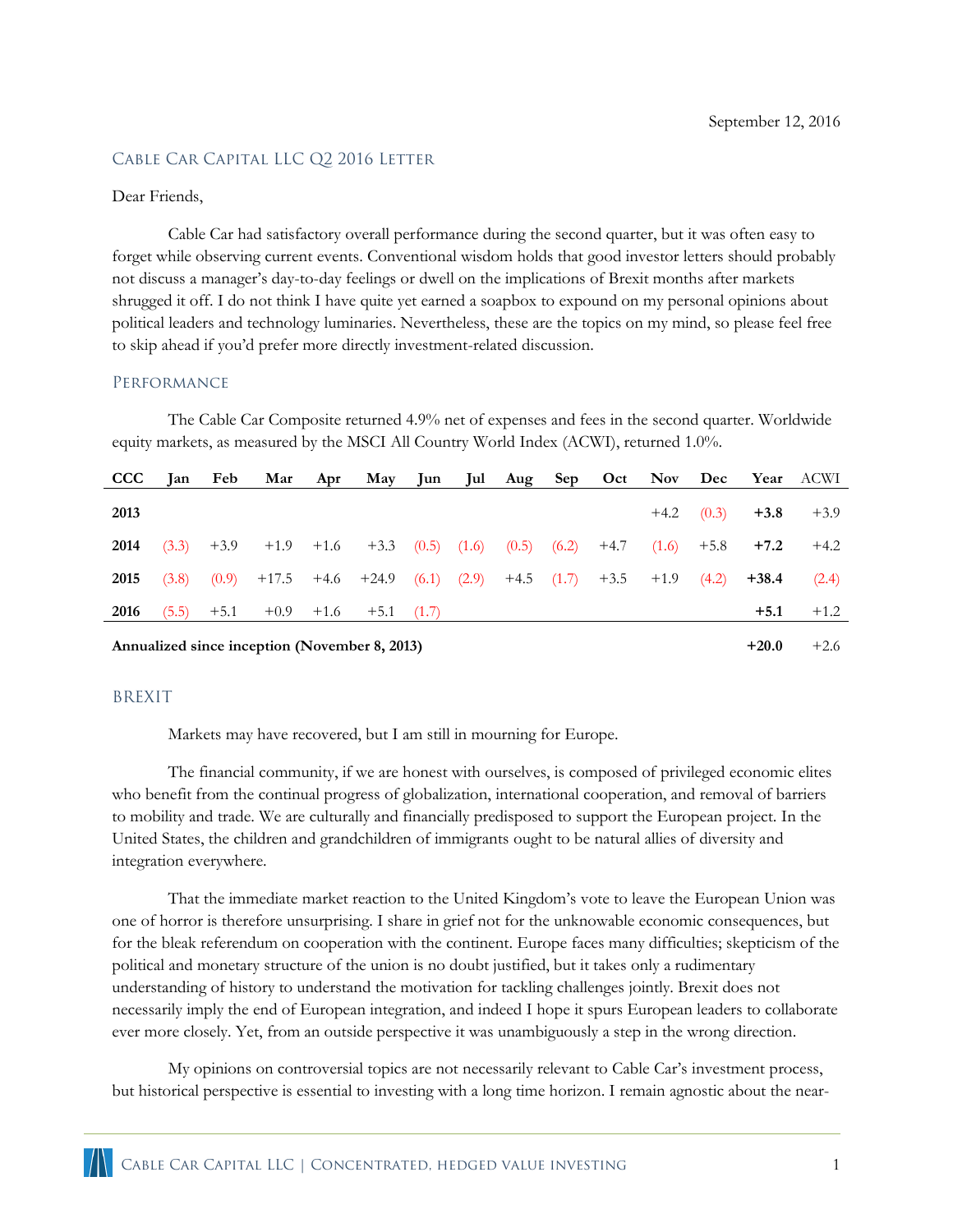term direction of the stock market, but upon reflection, the rapid recovery following a negative worldhistorical event was perhaps equally unsurprising. In an environment of generally high valuations and low yields, widespread price declines may seem like opportunities to invest at rates of return that are attractive on a relative basis. After seven years of broadly rising markets, this "buy the dip" mentality appears to be a conditioned response to any significant decline. Mindful of the historical cyclicality of markets, I am increasingly anticipating a change in prevailing sentiment.

The immediate impact of the post-referendum GBP depreciation on the portfolio was positive. Cable Car hedged by converting the GBP cash from its net short UK equity position into USD prior to the event, in effect introducing modest net short exposure to the pound. This offset notional long exposure from the continuing Plus500 short position, since Plus500 takes money from clients primarily in USD.

Bucking the global trend of depressing political developments, Belgium became the first European country to outright ban OTC binary option and CFD trading in August.

#### Know thyself

Brexit was the second major dislocation in 2016 that briefly appeared to herald a Schumpeterian cleansing of bull market detritus. Despite performing reasonably well in the aftermath, your correspondent experienced periods of intense frustration at the apparent irrationality of some of the excesses that accompanied both broad market rebounds, alternating with delight at new short opportunities. (My mood is partly a function of whether the most nonsensical price movements precede or follow the decision to initiate a short position).

I have written before about the critical distinction between the impossibility of avoiding the emotional response to investment outcomes and the separation of natural emotions from investment decisions. I believe self-awareness is one of the most important qualities of a good portfolio manager. It is necessary to identify your emotional state in order to distance your decisions from it. As a result, I make a deliberate effort to be hyperaware of my own psychology. In California-speak, I am very in touch with my feelings and not ashamed to talk about it.

I have recently come to a realization: most of the time, I want the market to decline. Don't get me wrong; Cable Car remains net long, I am a congenital optimist, and I take no pleasure in others' losses. While it would be nice to see fewer successful stock promotion schemes and more attractive equity valuations, I have come to recognize the preference for declining markets as an inherent psychological aspect of managing a long/short portfolio. Cable Car maintains a concentrated book of long positions that are generally longterm in nature, while the short book turns over more frequently and is more diversified.

On a day-to-day basis, I find myself caring more about 'batting average' than returns. In a portfolio with a greater number of short than long positions, more individual investment decisions are likely to appear wrong in a rising market. In a declining market, a greater number of positions are moving in the 'right' direction. When the market declines, a long/short manager can therefore receive stronger external validation, as more decisions seem correct in the moment, than in a rising market where the portfolio may actually be performing better on an absolute basis. The feeling is compounded by the tendency of long/short portfolios to outperform long-only benchmarks during downturns.

Ultimately, position sizing matters and the baseball metaphor is usually extended to point out that being correct on larger positions – 'slugging percentage' – is more important than just being correct. A high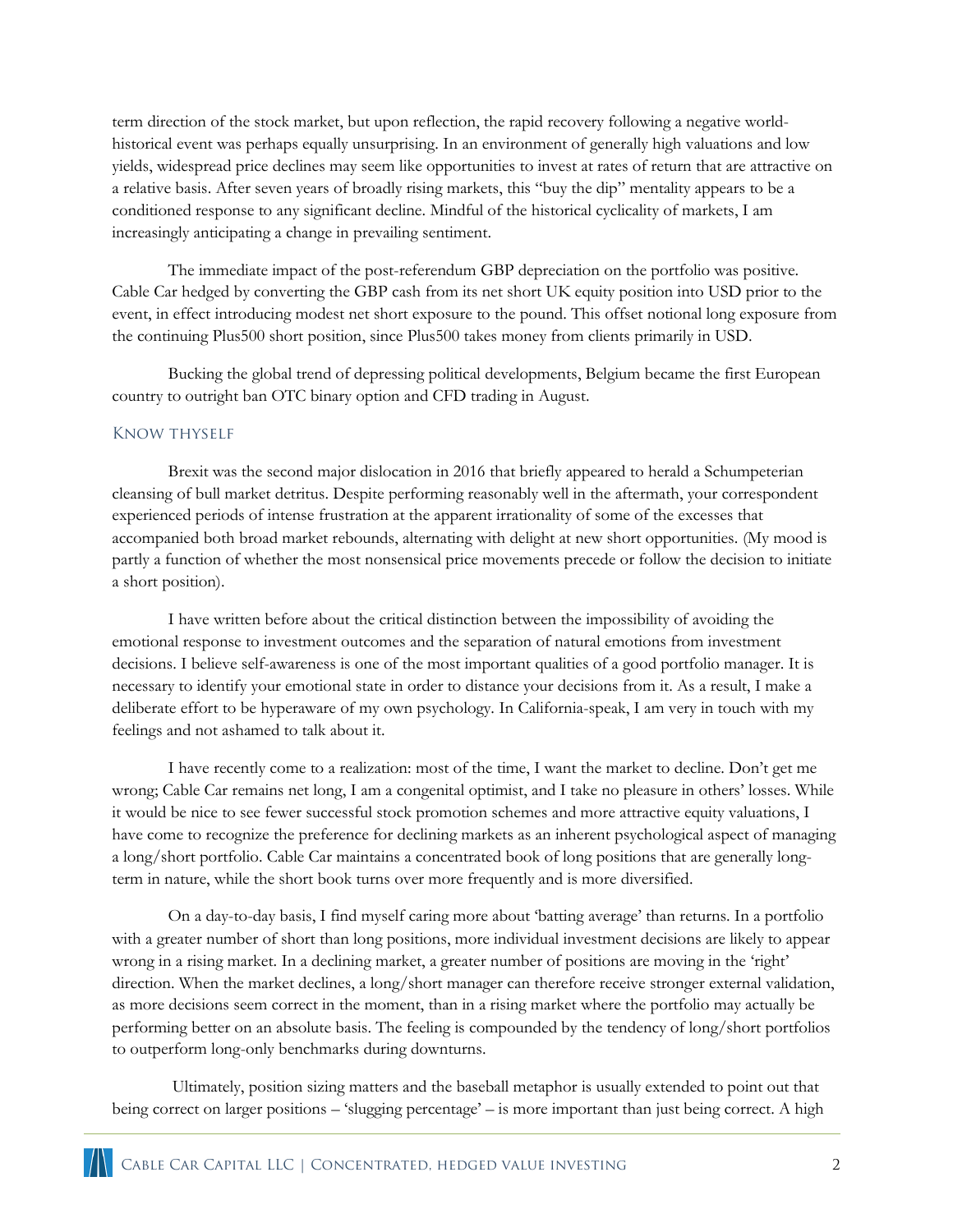hit rate can nonetheless be more psychologically satisfying than generating returns from fewer big calls. To be clear, this desire is only a bias. It may seem like a trivial insight, but since short sellers are often accused of pessimism and a desire to watch the world burn, I submit it as one theory for why many of us will generate the bulk of our returns from long positions over time, while still rooting for market declines.

Incidentally, these thoughts arose despite good results from both the long and short books in the second quarter. Gross return on capital employed in the period was 3.7% on long positions and 9.8% on short positions for the representative account.

The other frustrating aspect of short selling of late is that by seeking out wrongdoing in the marketplace, you really do find quite a lot of it. Some of what I have witnessed in the market this year, especially when combined with political developments, has left me with a persistent feeling of revulsion. Short sellers may start to sound unhinged when pointing out wrongdoing by public figures, but sometimes people really are behaving unethically. Short selling may attract conspiracy theorists, but sometimes stocks really are manipulated. Developing technical expertise in identifying pump-and-dump schemes, for example, can mean witnessing criminal activity on a near-daily basis. That these behaviors are so rarely punished can at times be rather a lot to take. I continue to find regulatory whistleblower programs to be a welcome outlet for some of these feelings.

Of course, markets and Brexit are not the only causes for depression this year. I would not be the first to point out that the level of political discourse in America is concerning. One of the two major party candidates has masterfully managed the news cycle by making as many offensive, controversial, or downright untrue statements as possible. This continually generates headlines in what appears to me to be a fairly transparent attempt to stay in the public eye and distract attention from his eminently more qualified competitor at all costs. Outrage fatigue sets in at repeated lies and misrepresentations, and it becomes difficult to keep track of new misstatements. If this were still the behavior of a public company executive, there would be long-winded and no doubt unhinged-seeming short reports attacking his self-serving and possibly fraudulent business dealings on a fairly regular basis. For a politician, the most appropriate response may be to just not provide the attention he so obviously craves. Better that he not be named.

#### How to lose friends and alienate people

Speaking of people with a tenuous relationship to the truth, perhaps a different public company executive came to mind as you read the previous paragraph. Lately, when we see friends, my wife takes great delight in teasing me by finding even the slightest pretense to suggest that someone ask my opinion of Elon Musk. I believe the legend of Mr. Musk's visionary genius is greatly exaggerated; I see him as a common promoter who has been unusually successful in raising money by appealing to popular imagination and adopting a willingness to distort the truth. Let's see if I retain any friends in the Bay Area.

Cable Car recently increased its long-standing TSLA short position from immaterial 'bragging rights' size to a more meaningful position. Let me preface discussion by noting that shorting TSLA is unlikely to be profitable as long as the company retains unfettered ability to raise capital. For this reason, I have long viewed the short position as little more than a 'beta' hedge of sorts against a change in the overall market environment. That is still the case. However, I increasingly believe TSLA to be a stock promotion scheme rife with conflicts of interest that is showing signs of having run its course. The recent bond redemption and loss of a lease financing partner suggest that its ability to raise capital may not be infinite. If the SCTY bailout is ultimately consummated, TSLA could risk financial distress in even a minor economic downturn.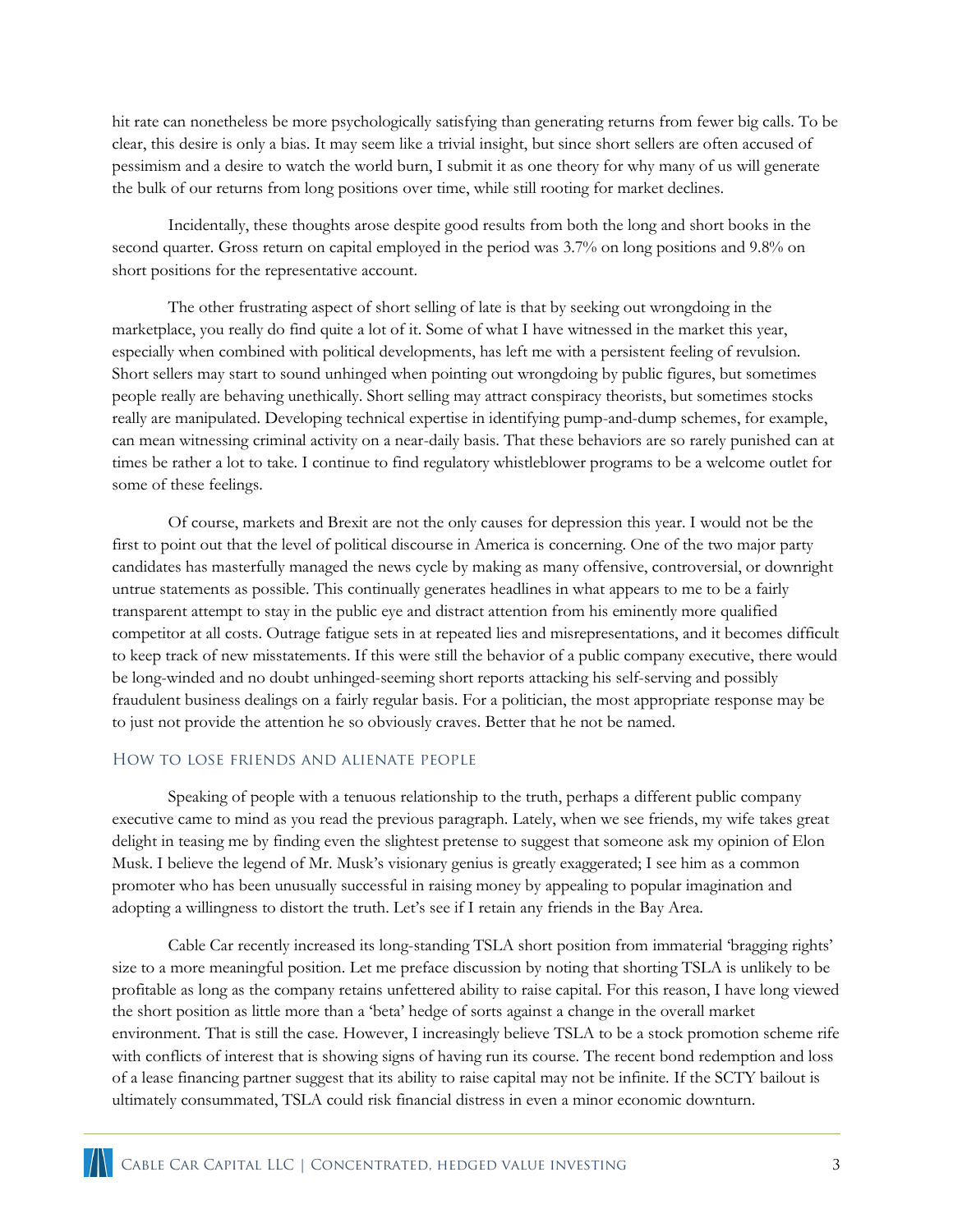I am not going to lay out the full fundamental case against Tesla's valuation, which has been wellestablished elsewhere. You cannot conclusively disprove a hypothetical. TSLA is one of those widely covered situations where I believe one can add value primarily by interpreting the available data and making portfolio management decisions rather than performing unique analytical work. Indeed, I have deliberately outsourced some of my fundamental work in this case. Online, I follow a small army of analysts who track every development at the company for free. Thanks to a number of smart obsessives, one can easily keep a close pulse on everything from the many unannounced executive departures to new vehicle sales in Scandinavia. Mr. Musk's pledges are extensively documented, both the verbal ones he has failed to keep and the incremental half billion dollars of his TSLA and SCTY holdings he has taken personal loans against since the beginning of the year.

There is a stark difference at law between promotional language in the context of selling a product or service and promotional language in the service of raising capital. As with a certain political candidate, it becomes quite difficult following outrageous statement after outrageous statement to pick a particularly egregious omission or arguably material misrepresentation that justifies a skeptical stance. However inured the market may be to unrealistic forward-looking commentary, close examination of TSLA inevitably reveals something that should cause a reasonable investor to lose trust in the company. TSLA is a popular short, and I imagine each manager had a moment in which it became clear that there were too many red flags to ignore. Maybe it was a particularly pie-in-the-sky production timeline, or maybe it was a non-GAAP accounting gimmick too obvious to dismiss. Perhaps it was too stage-managed a press event, too self-serving a related party transaction, or too self-aggrandizing a falsehood about Brady bonds told to a biographer. Maybe the hagiography in general was simply off-putting enough to peek behind the curtain.

If I had to pick just one recent and under-discussed tipping point, it was the company's defensiveness and misplaced critique of short sellers following the death of a driver while using its assisteddriving software, 'Autopilot.' Never mind that the misnomer may encourage risky behavior; I do not believe the tragic death of a single individual is material to TSLA. However, I do believe publishing a deliberately, if subtly, misleading blog post is. My academic background is in statistics, so I was particularly galled by the company's response, which stated, "This is the first known fatality in just over 130 million miles where Autopilot was activated. Among all vehicles in the US, there is a fatality every 94 million miles. Worldwide, there is a fatality approximately every 60 million miles."

Since so much of Mr. Musk's promotional behavior is excused by fans citing purported genius, he surely must be aware of the apples-to-oranges nature of comparing Autopilot statistics to the safety record of all vehicles, which gives the false impression that driving a Tesla with Autopilot is safer than driving without Autopilot. The correct statistical claim after one fatality in only 130 million miles is that there is not yet enough data to conclude whether driving with Autopilot is less safe than driving a comparable vehicle.

Vehicle age and car class are significant factors in the likelihood of driver fatalities. With an average new car cost of about \$33,500 and age of over 11 years as of 2015, the US vehicle fleet as a whole, let alone the rest of the world, is not at all comparable in terms of safety to a brand-new luxury car. The relevant comparison is to driver fatalities for new cars. According to the most recent data available from IIHS, "the overall driver death rate for all 2011 and equivalent models during 2009-12 was 28 deaths per million registered vehicle years. Nine models had driver death rates of zero." Based on the average annual mileage for passenger cars, that is approximately one driver fatality every 400 million miles. Some luxury cars were even safer. The Audi A4 was driven over 1.3 billion miles without a fatality during the period.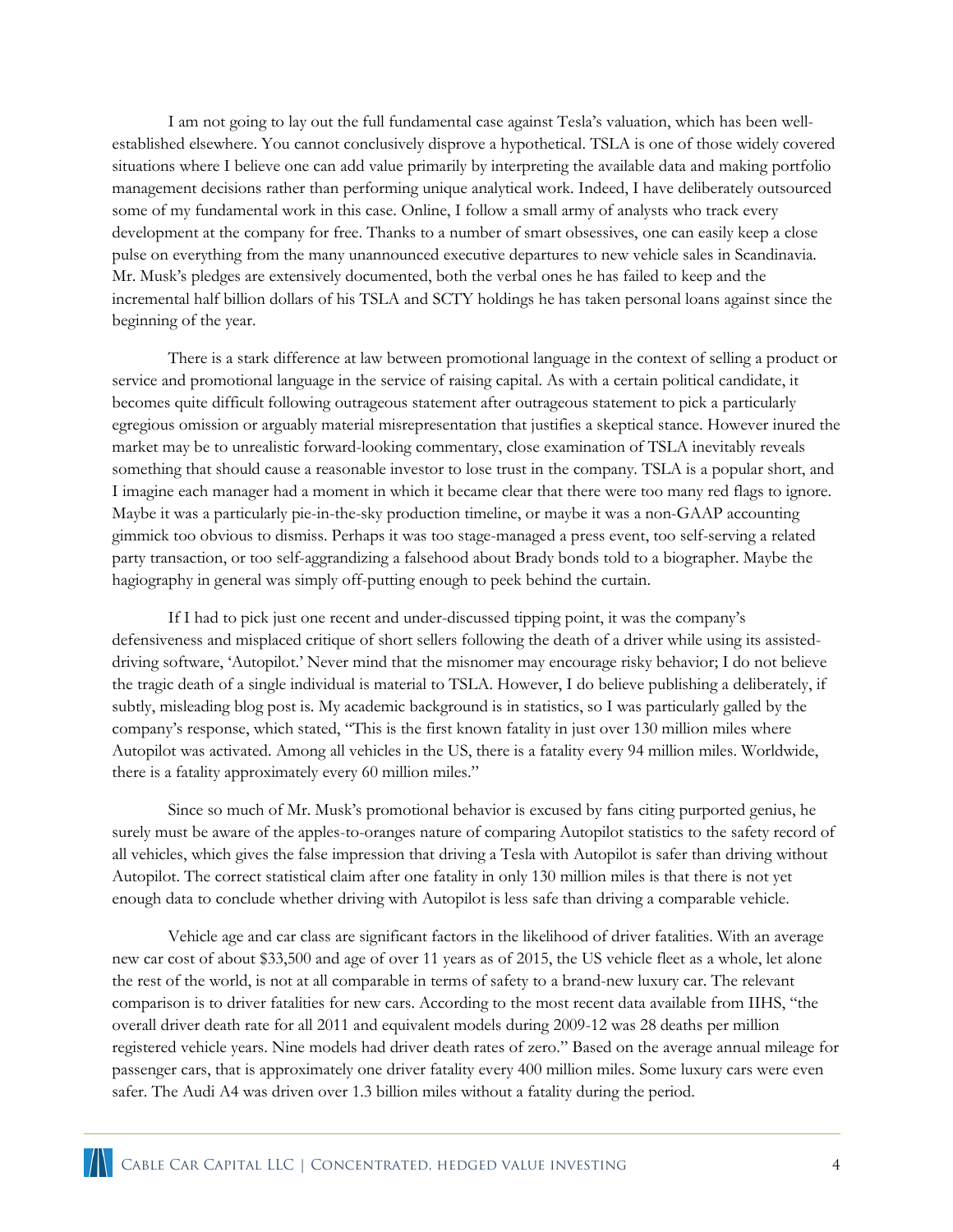## **ATTRIBUTION**

As of June 30, the four largest long positions were Insignia Systems (ISIG), Retrophin (RTRX), NetDragon Websoft (777 HK), and Pangaea Logistics (PANL). The fifth largest long was a cash shell that Cable Car may accumulate further before disclosure. The largest performance impact by issuer for the representative account was as follows, expressed in basis points (bps) on beginning-of-period assets:

| <b>Contributors</b> |                   | <b>Detractors</b> |                   |  |  |
|---------------------|-------------------|-------------------|-------------------|--|--|
| Position            | Performance (bps) | Position          | Performance (bps) |  |  |
| Long RTRX           | $+521$            | Long ISIG         | (536)             |  |  |
| Short EPSC*         | $+159$            | Short WRLD        | 75)               |  |  |
| Short BTU*          | $+138$            | Short PLUS LN     | (63)              |  |  |
| Long 777 HK         | $+119$            | Short CDZI        | (63)              |  |  |
| Long KXM CA*        | $+37$             | Short TWLO*       | (23)              |  |  |

\*Denotes closed positions. Please see important disclosures on the last page of this letter. Attribution includes position-level negative rebate costs for short positions.

Net exposure for the representative account at quarter end was 65% long and 28% short.

Cable Car added to its position in Insignia Systems (ISIG) and visited the company in Minneapolis in June, following a price decline caused at least in part by the actions of a highly fractious board. Cable Car will continue its policy of not commenting publicly on the investment thesis as long as the boardroom drama continues.

Epic Stores (EPSC) was the most profitable short position in the quarter. With the company in liquidation and shares now trading below a penny, it was ultimately closed only because carrying costs exceeded the value of deferring realization of the gain in taxable accounts. EPSC was initially interesting primarily due to paid promotional activity, but upon further research it quickly became clear that the purported thrift store business existed primarily as a way to enrich the principals through a rather appalling scheme to misappropriate charitable donations. Thanks are due to a good friend who first brought the company to my attention and the assiduous efforts of the Interactive Brokers stock loan desk to maintain a difficult-to-locate borrow. Notably, at its peak EPSC had over \$100 million in market capitalization, and there were enough shares available to accommodate a similarly sized position for funds up to about \$50 million in assets under management.

A few positions in recent weeks have reemphasized the importance of a differentiated ability to locate stock loan inventory as a contributor to returns. In the current environment, there have been numerous opportunities to short objectively worthless 'pieces of paper' at manipulated valuations suggestive of a real underlying business. The difficulty lies in securing a stable, affordable borrow, not in concluding that the security will eventually prove worthless. Two recent examples with liquidity and surprisingly large capitalization include a reverse merger shell consisting of two guys, no revenue, and a vague plan to buy a drone, and a penny stock airport restaurant-cum-app developer with a UPS store mailbox for an office.

During the second quarter, there were several natural resources bankruptcy candidates that presented attractive risk/reward based on careful analysis of the anticipated timing of chapter 11 filings. Year-to-date, Cable Car has held short positions in four such companies that have declared bankruptcy. At least one more appears nearly inevitable by late October.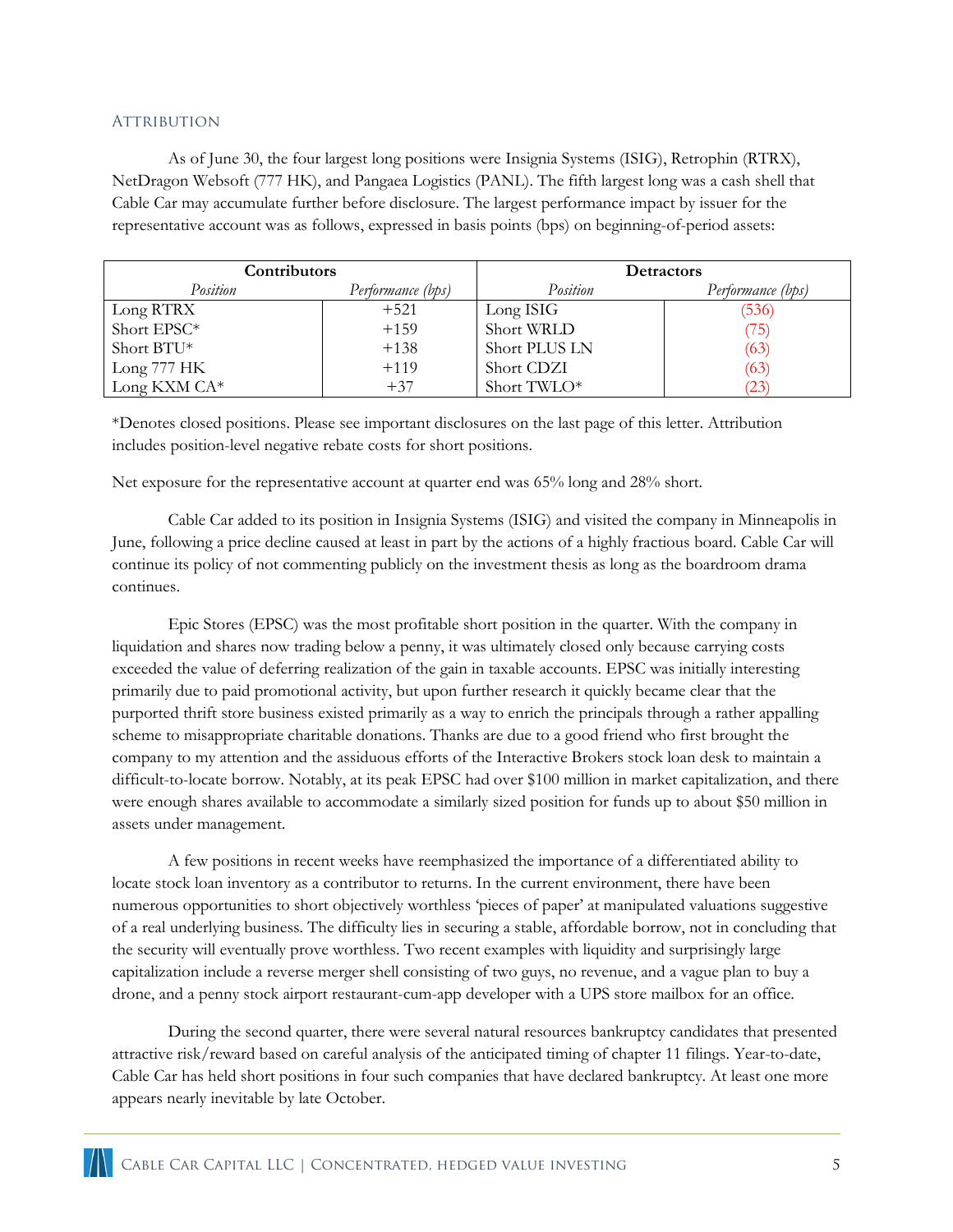Short sales were not all successful in the quarter. Shorting Twilio (TWLO) was an unforced error that is expected to make the third quarter's negative attribution table as well. TWLO is a good business, but its customer base includes many venture-backed start-ups, and it seemed an appropriate market hedge. It is a hot IPO that traded so far above the offering price and any reasonable valuation that I mistakenly concluded it would quickly self-correct. In the aftermath of Brexit, it was the closest thing I made to a directional market call, and I got it wrong. Like many high-growth, low-float IPOs, it may become a more attractive short-sale candidate after more shares are distributed to the public following the expiry of the initial lock-up period.

I was also mistaken on the timing of Cadiz (CDZI), a long-running, promoted, and in my view completely harebrained scheme to pump water from a desert aquifer underneath a national monument to communities in Southern California. The project has been blocked at multiple levels of government due to environmental concerns, but after nearly two decades of lobbying, the proponents have achieved a few partial legal victories. That has prompted investor optimism that the project will come to fruition despite continuing roadblocks. Most recently, CDZI managed to insert a rider into an appropriations bill that would reverse an agency decision against the project, but the language is staunchly opposed by Senator Diane Feinstein and is highly unlikely to become law. Congressional schedules make it probable that the bill will not even be considered during the current session, and CDZI faces another liquidity crunch in 2017. When CDZI ran out of cash early this year, I misjudged the willingness of its financial backers to continue pursuing the project without wiping out equity holders. They may not be so charitable next time. CDZI currently trades 30% above the effective price of a dilutive convertible offering over the summer, and Cable Car remains short.

Special thanks to Dhruv Rajput, Cable Car's first intern. Dhruv was a big help to me for a few months before joining Citi in New York this summer.

As Cable Car approaches three years since inception, it remains a one-man shop, though I have become more willing to hire on an ad-hoc basis for individual projects. Sometimes that means I miss selfimposed letter-writing deadlines in order to prioritize research. I apologize for the later-than-usual quarterly update. I will give myself a pass as long as there are positions in the portfolio that have yet to file their financials despite teams of accountants, like a regional bank Cable Car recently began shorting.

I want Cable Car to be around for many years, and consequently have not been willing to spend ahead of revenue. Unlike many of the capital-consuming businesses I criticize, I have the luxury of being able to grow at a deliberate pace. For that, I am very grateful to my investors.

For institutions who would like to learn more about Cable Car, I will be attending Context Summits West later this month and Cap-Intro West in January.

Thank you for reading.

Javok /Stage

Jacob Ma-Weaver, CFA